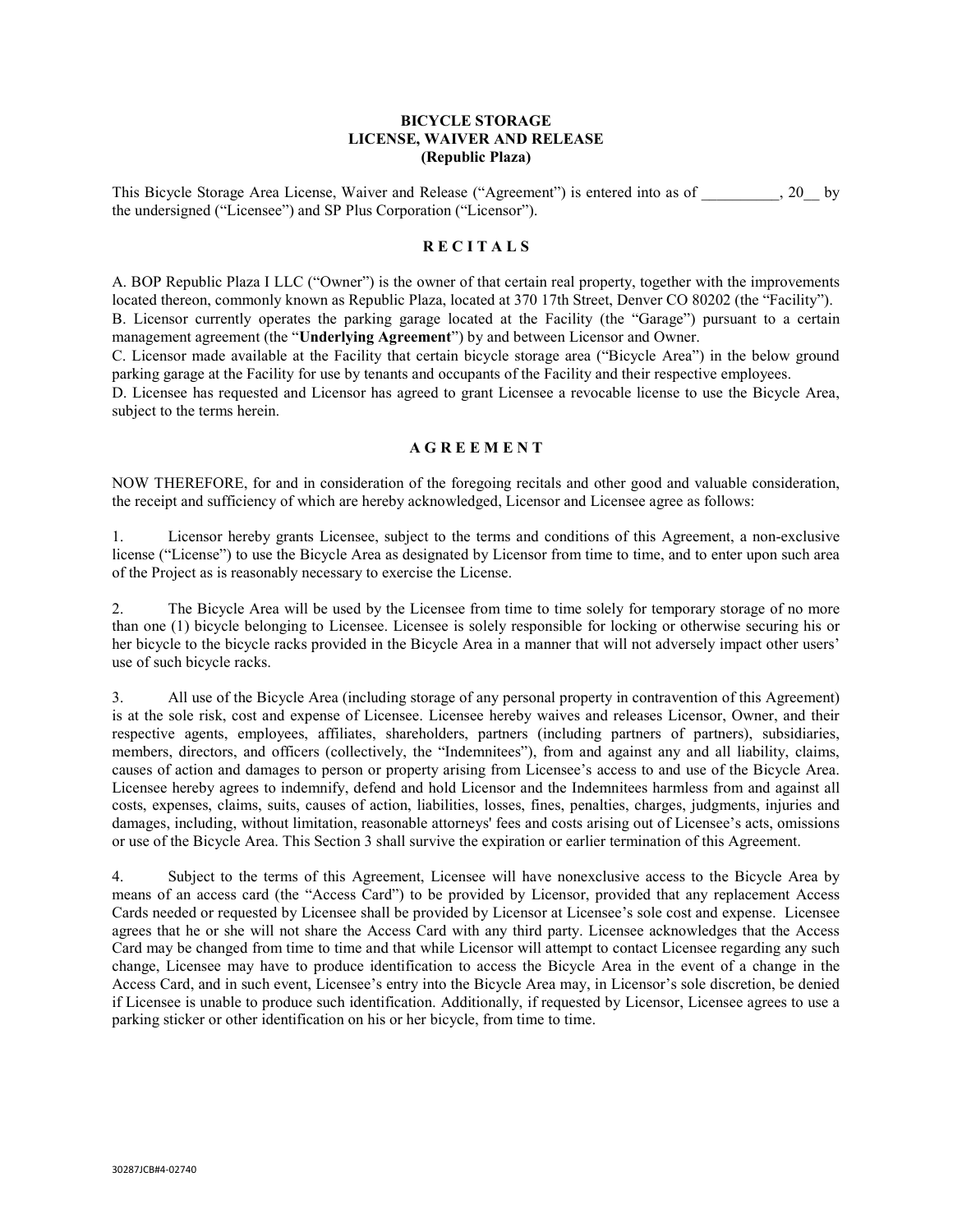5. Licensee shall use the Bicycle Area in accordance with the Rules for Entering, Exiting and Storing Bicycles in the Garage attached hereto, which rules may change from time to time in Licensor's sole discretion, and any other rules promulgated by Licensor.

6. The term of this License Agreement shall expire coterminous with the lease agreement that affords Licensee the right to occupy office or retail space within the Facility; provided, however, Licensor reserves the right to terminate Licensee's license to use the Bicycle Area or to cease to offer the Bicycle Area, at any time, provided Licensee shall be permitted to remove his or her bicycle within three (3) days after termination of the License. If the bicycle stored by Licensee is not removed by the Licensee within three (3) days after the expiration or earlier termination of the License by Licensor, it will be deemed conclusively to have been abandoned and may be appropriated, sold, stored, destroyed, or otherwise disposed of by Licensor without written notice to Licensee or any other person and without obligation to account for them. In the event the Underlying Agreement is terminated, this Agreement shall be terminated effective upon the date of termination of the Underlying Agreement.

7. This License is personal to Licensee and may not be transferred, sold, conveyed, or assigned to any other party. Notwithstanding the foregoing, this Agreement shall inure to the benefit of Licensor's successors and assigns.

8. In the event of any dispute between the parties concerning this License, the non-prevailing party in any proceeding will pay to the prevailing party the amount of the prevailing party's reasonable attorneys' fees and costs and the court will enter its order with respect thereto.

9. This Agreement shall be governed by and construed in accordance with the laws of the State of Colorado.

Accepted and Agreed to:

LICENSEE

| Signature        |
|------------------|
| Name:            |
|                  |
|                  |
|                  |
| Work Phone:      |
| Access Card #:   |
| <b>LICENSOR:</b> |

SP Plus Corporation

| By:    |  |  |
|--------|--|--|
| Name:  |  |  |
| Title: |  |  |